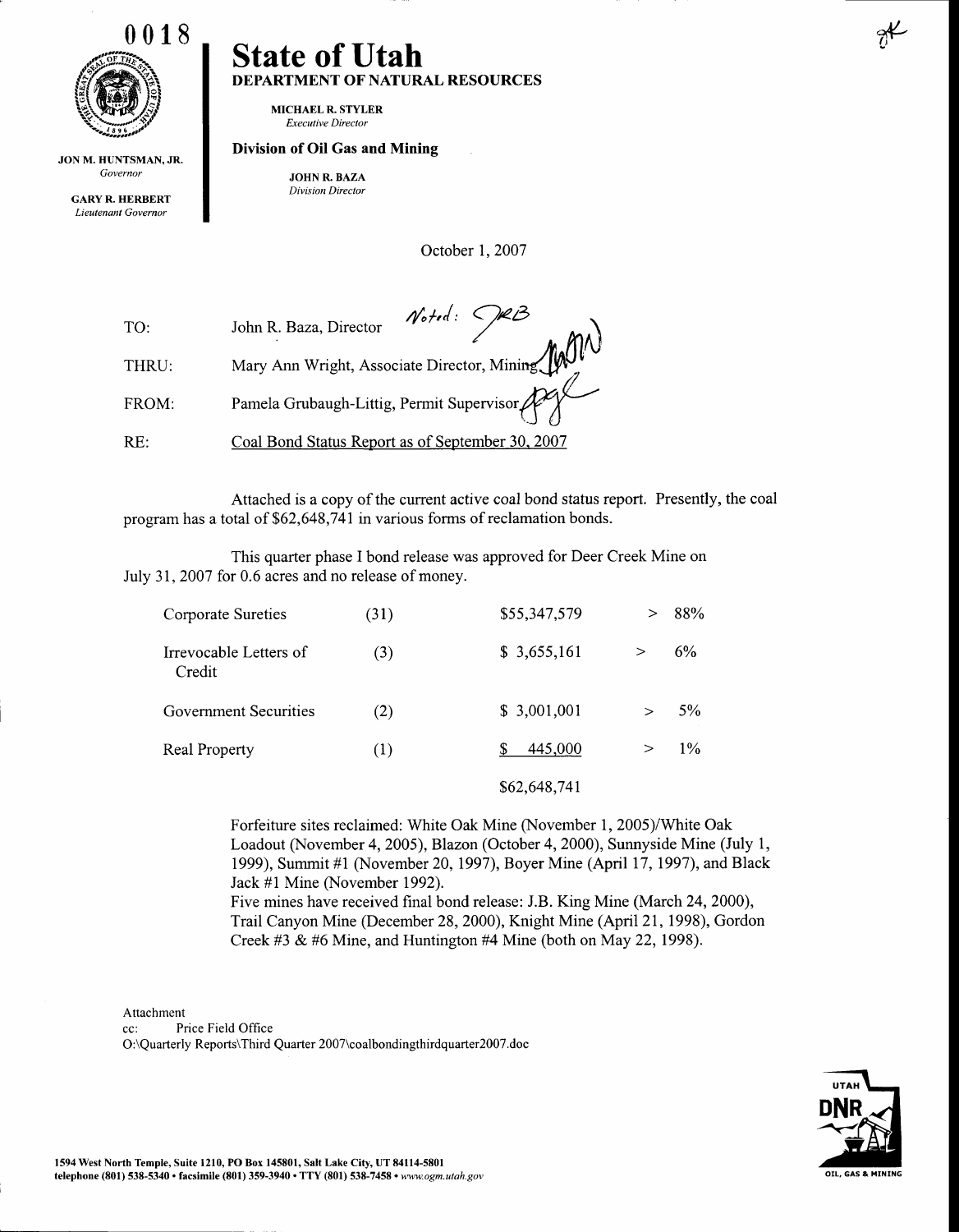| <b>NAME Of Project</b><br>Permit Number                      | Disturbed<br><b>Surface</b><br>Acres | Present Bond<br>(Year Dollars)<br><b>Amount</b> | Type of Bond<br>Posted | Principal Holder*<br>(Best's Rating)<br>2007          | <b>Year Date</b><br>(Ridered)<br>Posted | Cost per<br>Acre | Comments                                                                                                                                                                                                                                                                                                                                                                                                                                                                                                                                                                                                                                                                                                                                                                                                                                                                                                                           |
|--------------------------------------------------------------|--------------------------------------|-------------------------------------------------|------------------------|-------------------------------------------------------|-----------------------------------------|------------------|------------------------------------------------------------------------------------------------------------------------------------------------------------------------------------------------------------------------------------------------------------------------------------------------------------------------------------------------------------------------------------------------------------------------------------------------------------------------------------------------------------------------------------------------------------------------------------------------------------------------------------------------------------------------------------------------------------------------------------------------------------------------------------------------------------------------------------------------------------------------------------------------------------------------------------|
| Castle Gate Holding Company<br>Castle Gate Mine<br>C/007/004 | ශී                                   | \$680,154<br>(2009)                             | Surety                 | Travelers Casualty<br>#104329369 (A+)<br>& Surety Co. | 07/30/04                                | \$10,796         | PA were released, effective July 30, 2004 - replaced<br>Agreement Submitted 1/95. Ridered 2/6/96. Phase<br>with one Travelers bond in the amount of \$680,154<br>Three replacement bonds submitted and accepted<br>Ridered on 4/10/01 to \$1,071,000 for Phase II bond<br>release at Hardscrabble and Sowbelly. Approved<br>The three bonds with St. Paul Fire and Insurance,<br>Phase II Bond Release on 6/5/03 in the amount of<br>Travelers and Insurance Company of the State of<br>\$390,846 - \$680,154 remaining Ridered on 7/8/03.<br>Holding Company, permit transferred on 9/13/98.<br>ncreased to \$4,415,505 on 10/3/94; Reclamation<br>Reduced to \$490,100 on March 20, 2006 Phase I<br>9/9/97 from \$6,757,451. Ridered to Castle Gate<br>Bond Release of \$400,775 on 1/31/97. Ridered<br>bond release for Sowbelly and Hardscrabble<br>on 7/1/99, (\$601,333 Each, \$1,804,000 total)<br>substations and Adit #1. |
| Canyon Fuel Co, LLC<br><b>Skyline Mine</b><br>C/007/005      | 74.31                                | \$5,137,000<br>(2009)                           | Surety                 | 400SA1919 (A+)<br>Marine Ins. Co<br>St. Paul Fire &   | 05/18/00<br>(9/19/06)                   | \$69,129         | Original Bond Amount - \$1,850,500 (6/20/89); Bonds<br>10/23/97. Replaced surety 6/1/98, new parent ARCH<br>replaced 7/30/90; Rider added 3/15/90; Rider added<br>\$4,697,000 in 2004 dollars on 4/03. Costs reviewed<br>Bond re-adjusted to \$5,076,000 (2001), and posted<br>Liberty Mutual released on 5/8/01. Cost revised to<br>6/23/97, to be posted by 7/28/97. Conference held.<br>6/9/92; Transferred from Costal Energy to Canyon<br>Fuel Co. LLC on 12/20/96. \$6,140,000 agreed on<br>as part of midterm in 2006. Bond ridered and<br>Western Resources. Replaced surety 5/18/00.<br>accepted from \$5,076,000 to \$5,137,000 on<br>9/19/2006                                                                                                                                                                                                                                                                          |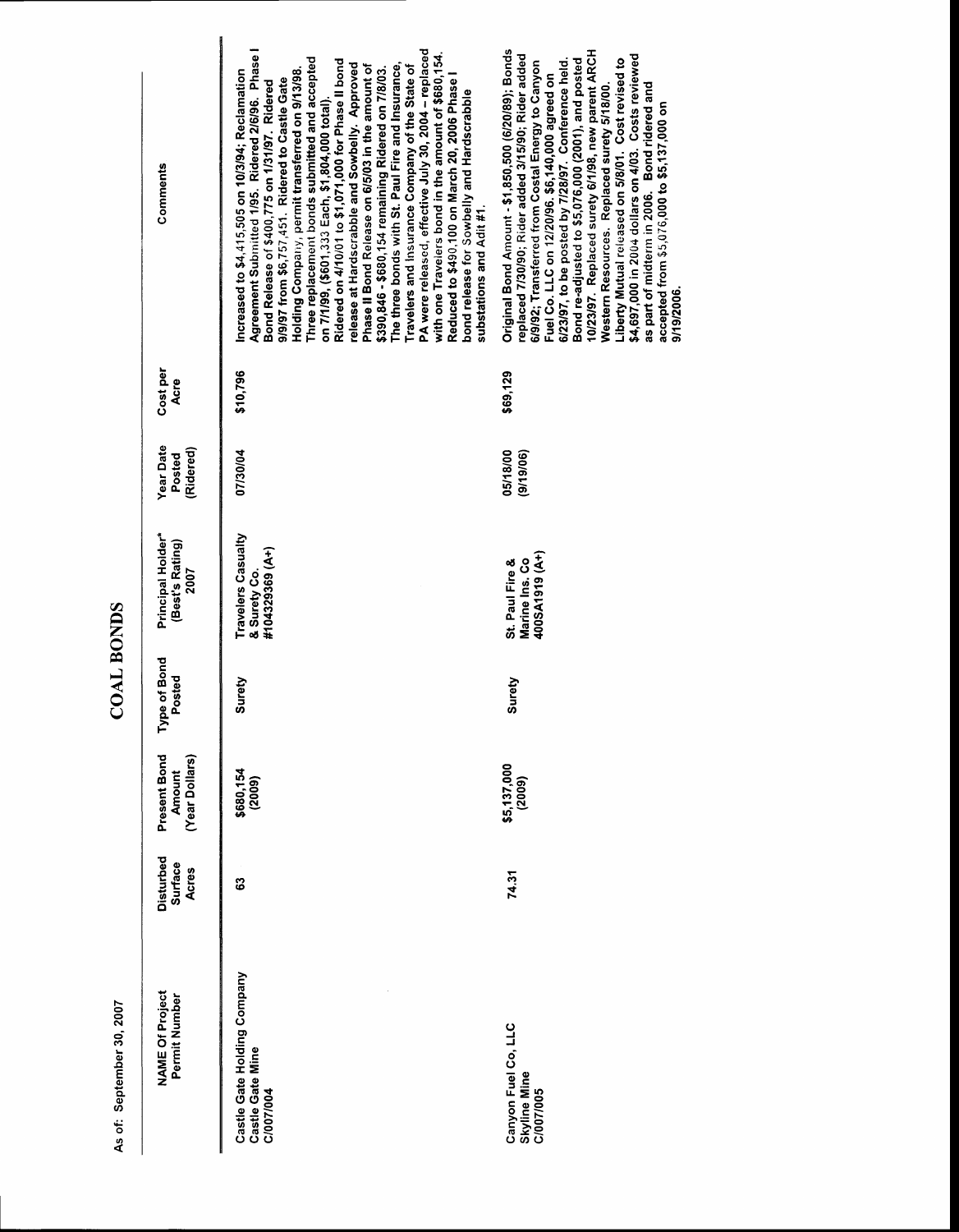**COAL BONDS** 

As of: September 30, 2007

renewal in 2004. Reclamation Agreement signed<br>again on 5/26/03. Costs will be revised as part of the cessation on 6/5/00. Reclamation Agreement<br>resigned on 6/5/03. Star Point Waste Fuel permitted on 11/14/03. Bond reduced to \$7,796,000 (\$2,875,000 released, effective July 30, 2004 - replaced with one Permit Transfer to Genwal 10/10/89; Permit Transfer 5/27/93 Transferred to NEICO 4/18/94. Bond ridered Travelers bond in the amount of \$7, 796,000. Phase reduction) on 12/4/03, ridered on 1/12/04. The three \$10,581,000 on 9/24/98. Three replacement bonds The bond was reduced from \$7,796,000 to \$3, 118, bonds with St. Paul Fire and Insurance, Travelers I bond release was approved effective 10/21/2004. (\$3,527,000 each, \$10,581,000 total). Temporary Reclamation Agreement Signed 11/2/90; Ridered and Insurance Company of the State of PA were to Castle Valley Resources 12/5/91; Rider added evergreen clause added 4/23/03. Costs will be 1/12/2000. Reclamation cost will be revised at Permit transferred from U.S. Fuel Company to 3/29/94 & 9/09/94 from \$3,279,000. Ridered to 2/18/98.) Safeco bond (#5612988) replaced on \$6,036,000 on 9/18/95. Ridered to \$4,904,000 Division approved bond amount change on Hiawatha Coal Company on 12/12/97. ILOC "termination" language 9/91; Increased to<br>\$5,180,000 (1996) on 4/27/94. Increased to cessation effective on 2/11/00. Permanent submitted and accepted on 7/1/99. Comments 400 on November 10, 2004. revised in bond release. Cost per \$27,513 \$12,510 \$9,786 Acre 01/12/2000 **Year Date** (Ridered) 07/01/99 11/10/04 12/12/97 Posted **Fidelity and Deposit** Bank One, Arizona Principal Holder\* Travelers Casualty (Best's Rating) & Surety Ins. Co. Co. of Maryland 2007 #104329368 #4013097 S005519  $\widehat{\mathcal{E}}$ ŝ Type of Bond Irrevocable **Letter of** Posted Surety Surety Credit Present Bond (Year Dollars) \$3,118,400 \$2,838,000 \$4,904,000 Amount  $(2004)$  $(1999)$  $(2002)$ Disturbed **Surface Acres** 113.34 290 392 **NAME Of Project** Permit Number **Hiawatha Coal Company** Hiawatha Mine Complex Wellington Prep. Plant<br>C/007/012 Plateau Mining Corp. **Star Point Mine** C/007/006 C/007/011 NEICO

midterm in 2007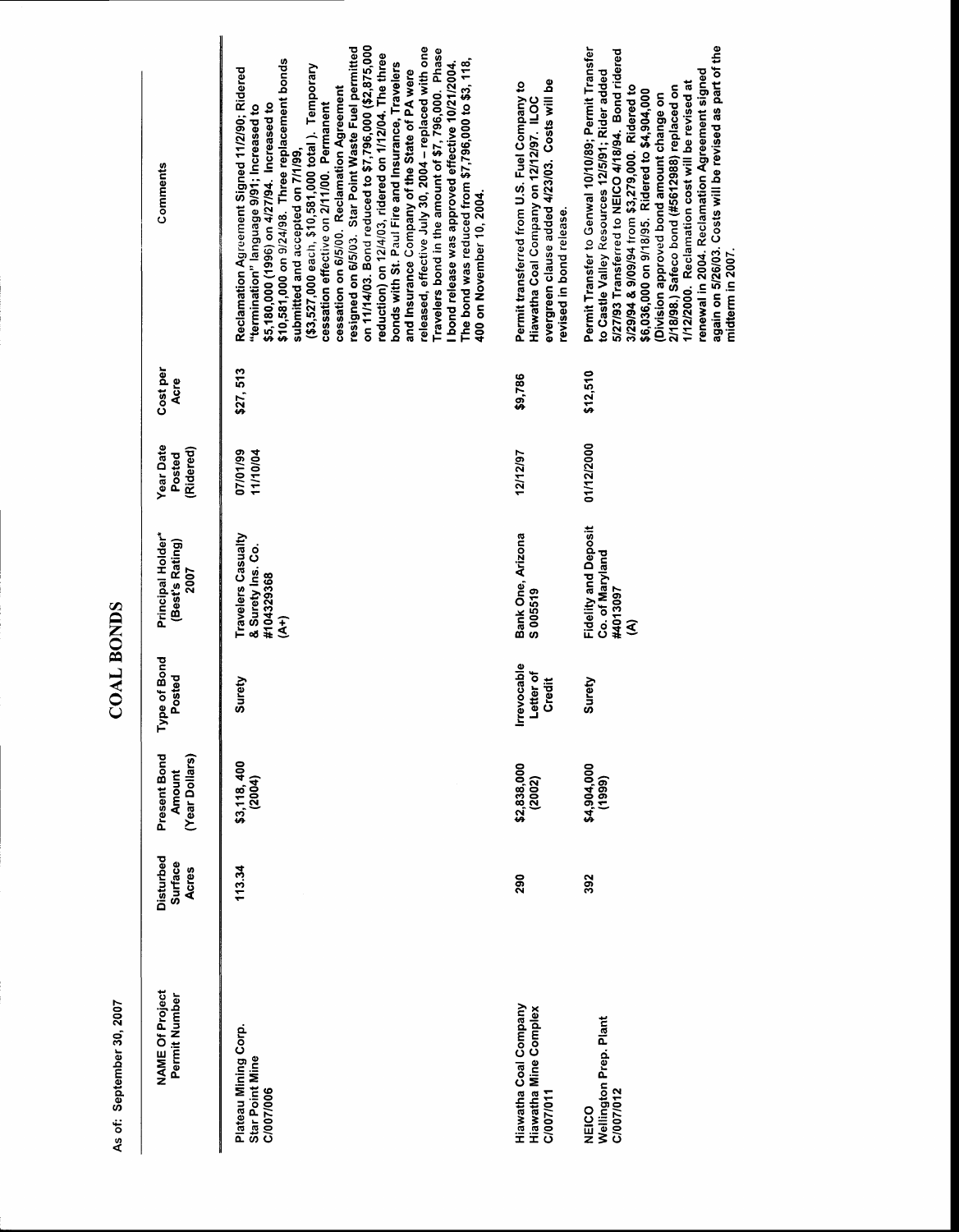| Comments                                     | issued 5/6/91; Bond increased 5/3/91. Phase I Bond<br>renewal. \$1,556,000 issued for Lila Canyon addition<br>released 1/5/99. Increased to \$1, 253,000 for permit<br>(total = \$2,809,000). Phase II released \$191,672 on<br>revised on 2/19/97. Permit transferred from IPA to<br>4/11/02. \$130,000 additional bond was added for<br>release on 2/5/97 in the amount of \$812,276, and<br>IPA Acquired Horse Canyon Mine 4/5/90; Permit<br>UtahAmerican Energy, Inc. on 12/22/98. ILOC<br>the Lila Canyon addition (total of \$2,747,328;<br>\$1,686,000 for Lila and \$1, 061,328 for Horse<br>Canyon) | continued during 1996. Completed in fall 1997, but<br>Phase III at Sweet's Pond on 10/9/03. Phase II bond<br>Replaced surety 5/18/00. Released Liberty Mutual<br>6/1/98, new parent ARCH Western Resources, Inc.<br>Structures removed. Reclamation started 9/29/95,<br>some work in spring 1998. Replaced surety on<br>language 9/91. 1989 dollars. Mine closed 1990.<br>on 5/8/01. Phase I bond release on 10/9/03 for<br>\$45,000 was released. Ridered "termination"<br>\$384,865 (\$256,578 remains) No rider to date.<br>release on 2/16/07 in the amount of \$85, 578<br>$(171,000$ remains) | Bond reduced due to refuse pile removed, escalated<br>built yet. Transferred to Coastal 9/15/93. Previously<br>conjunction with renewal includes waste rock, not<br>Resources, Inc. Temporary cessation effective on<br>3/25/99. Amount currently under review as part of<br>the midterm. Replaced Surety 5/18/00. Exhibit A<br>for midterm to \$1,593,000 - ridered on 10/13/2004<br>exploration. Transferred from Soldier Creek Coal<br>corrected and Liberty Mutual released on 5/8/01.<br>Co. to Canyon Fuel Co, LLC on 12/20/96. Surety<br>\$1,940,000, 1991 dollars. (Bond posted 12/3/93)<br>\$30,000 posted on 03/13/95 for Dugout Creek<br>Increased from \$577,000 5/2/91; Increased in<br>replaced 6/1/98, new parent ARCH Western |
|----------------------------------------------|--------------------------------------------------------------------------------------------------------------------------------------------------------------------------------------------------------------------------------------------------------------------------------------------------------------------------------------------------------------------------------------------------------------------------------------------------------------------------------------------------------------------------------------------------------------------------------------------------------------|-----------------------------------------------------------------------------------------------------------------------------------------------------------------------------------------------------------------------------------------------------------------------------------------------------------------------------------------------------------------------------------------------------------------------------------------------------------------------------------------------------------------------------------------------------------------------------------------------------|-----------------------------------------------------------------------------------------------------------------------------------------------------------------------------------------------------------------------------------------------------------------------------------------------------------------------------------------------------------------------------------------------------------------------------------------------------------------------------------------------------------------------------------------------------------------------------------------------------------------------------------------------------------------------------------------------------------------------------------------------|
| Cost per<br>Acre                             | \$27,440                                                                                                                                                                                                                                                                                                                                                                                                                                                                                                                                                                                                     | \$36,487                                                                                                                                                                                                                                                                                                                                                                                                                                                                                                                                                                                            | \$148,396                                                                                                                                                                                                                                                                                                                                                                                                                                                                                                                                                                                                                                                                                                                                     |
| <b>Year Date</b><br>(Ridered)<br>Posted      | 09/18/98<br>(7/23/02)<br>(1/4/01)<br>7/20/01                                                                                                                                                                                                                                                                                                                                                                                                                                                                                                                                                                 | 05/17/00                                                                                                                                                                                                                                                                                                                                                                                                                                                                                                                                                                                            | 10/13/2004<br>05/18/00                                                                                                                                                                                                                                                                                                                                                                                                                                                                                                                                                                                                                                                                                                                        |
| Principal Holder*<br>(Best's Rating)<br>2007 | Insurance Company<br><b>Insurance Company</b><br>#SUR004892 (A-)<br>Lincoln General<br>SB9905586 (A+)<br>XL Specialty                                                                                                                                                                                                                                                                                                                                                                                                                                                                                        | Marine Ins. Co.<br>#400KB056-CO<br>St. Paul Fire &<br>(خم                                                                                                                                                                                                                                                                                                                                                                                                                                                                                                                                           | Marine Ins. Co.<br>400SA1918 (A)<br>St. Paul Fire &                                                                                                                                                                                                                                                                                                                                                                                                                                                                                                                                                                                                                                                                                           |
| Type of Bond<br>Posted                       | Surety                                                                                                                                                                                                                                                                                                                                                                                                                                                                                                                                                                                                       | Surety                                                                                                                                                                                                                                                                                                                                                                                                                                                                                                                                                                                              | Surety                                                                                                                                                                                                                                                                                                                                                                                                                                                                                                                                                                                                                                                                                                                                        |
| Present Bond<br>(Year Dollars)<br>Amount     | \$1,061,328<br>\$1,686,000<br>(2003)<br>(2003)                                                                                                                                                                                                                                                                                                                                                                                                                                                                                                                                                               | \$641,443<br>(989)                                                                                                                                                                                                                                                                                                                                                                                                                                                                                                                                                                                  | $$1,593,000$<br>(2009)                                                                                                                                                                                                                                                                                                                                                                                                                                                                                                                                                                                                                                                                                                                        |
| Disturbed<br><b>Surface</b><br>Acres         | 102.37                                                                                                                                                                                                                                                                                                                                                                                                                                                                                                                                                                                                       | 17.58                                                                                                                                                                                                                                                                                                                                                                                                                                                                                                                                                                                               | 21.82                                                                                                                                                                                                                                                                                                                                                                                                                                                                                                                                                                                                                                                                                                                                         |
| <b>NAME Of Project</b><br>Permit Number      | UtahAmerican Energy, Inc.<br>Horse Canyon Mine<br>C/007/013                                                                                                                                                                                                                                                                                                                                                                                                                                                                                                                                                  | Gordon Creek #2, 7 & 8<br>Mountain Coal Co.<br>C/007/016                                                                                                                                                                                                                                                                                                                                                                                                                                                                                                                                            | Canyon Fuel Co. LLC<br>Soldier Canyon Mine<br>C/007/018                                                                                                                                                                                                                                                                                                                                                                                                                                                                                                                                                                                                                                                                                       |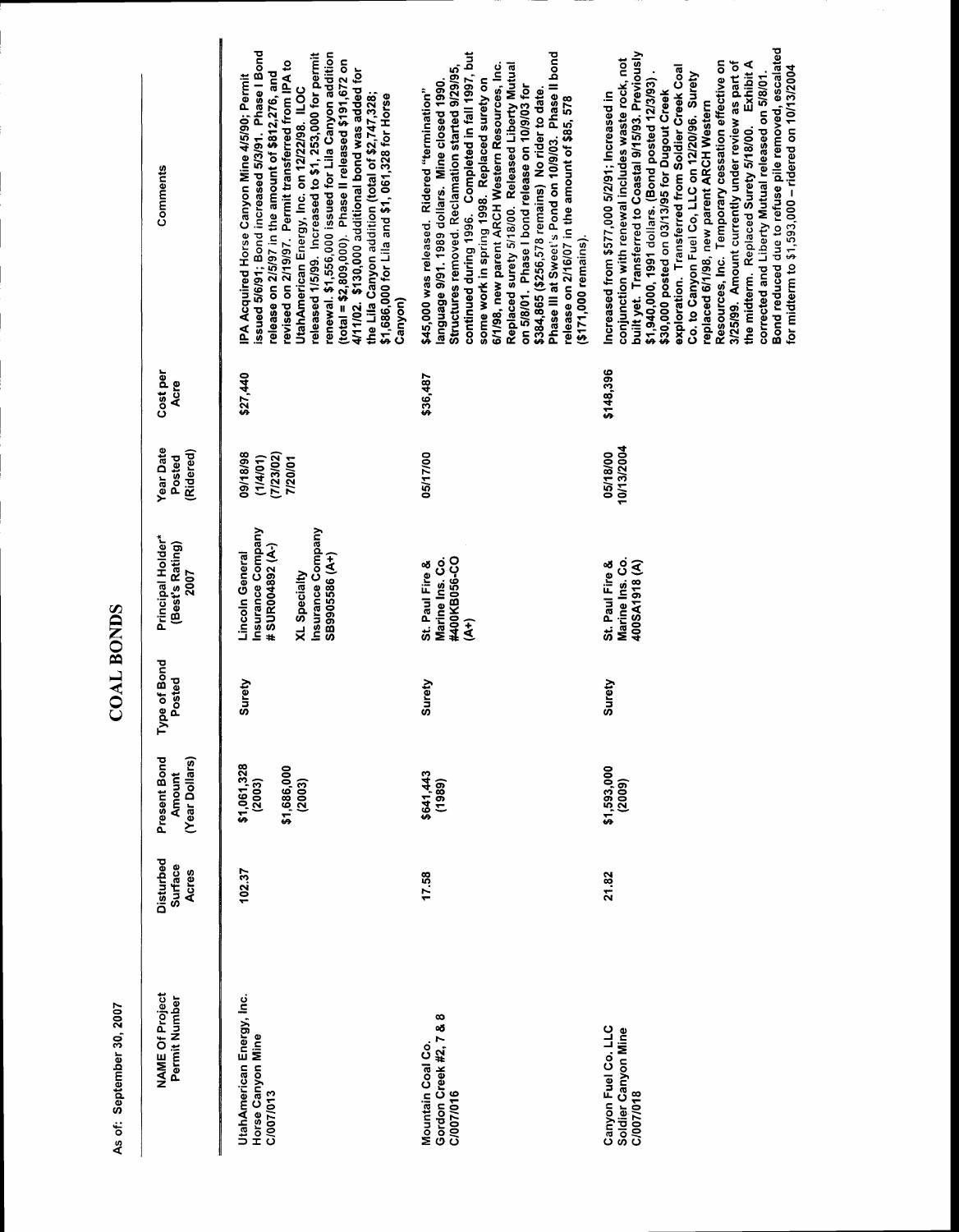| Comments                                        | GVH-8A) issued on 11/14/2006 @\$28, 000 each. ISM-<br>revised bond amount to \$918,000 in 2009 dollars in<br>Two new reclamation agreements for the gob vent<br>\$3,000. ILOC in the amount of \$91,161 issued on<br>2301 (shaft) issued on 12/13/06 for \$65,000 ) and<br>ISM-2302 (substation) issued on 12/13/2006 for<br>holes (ISM-2296 for GVH-5B) and (ISM-2297 for<br>Amount revised to \$820,000 in 4/03. Midterm<br>Ridered to increase to \$1,080,839 on 7/3/90.<br>9/04. | 12/27/06 (expires on 8/1/07) for replacement of LOC<br>S005519 issued by PNC on 12/3/1997. | Permit transferred from Lodestar Energy to Hidden<br>Splendor Resources on 7/1/03. Amended on 8/11/03<br>from \$342,000 to \$57,000. Real property posted on<br>\$625,000 (need \$445,000 in 2011 dollars). LOC will<br>expire on 1/20/07. |                             | (2001 dollars) on 9/18/97. Replaced Savage bond on<br>\$2,232,000 in 4/03 in 2007 dollars. Bond replaced on<br>reissued 5/2/94; Bond Ridered on 9/22/94. Savage &<br>Mtn. Coal Co., co-principals. Revised to \$2,525,000<br>have new bond by 5/26/03. National Fire Insurance<br>12/09/97. National Fire Insurance Co of Hartford<br>ssued on 12/9/02, had a B+ rating. Sent letter to<br>cancelled on 12/9/02. American Manufacturer's<br>Co bond reinstated to 12/9/02. Cost revised to<br>Ridered "termination" language 9/91. Permit<br>2/27/04, effective 12/9/03. | Bond<br>replace by 11/1/06 or will cash out. Bond issued to<br>#400776222 on 1/30/04. Notice on 8/17/06 that LOC<br>Replaced ILOC 12/9/92. By letter dated 9/5/97, can<br>Changed from Pittsburgh National Bank in 4/92;<br>issued on 10/26/06 and accepted on 11/16/2006)<br>Released Continental Casualty Company bond<br>reduce bond to \$698,000 in 2000 year dollars.<br>replace ILOC {PNC Bank S262710PHG} (bond<br>will expire. Sent certified letter on 8/18/06 to<br>updated to \$651,000 in 2006 dollars in 2003. |
|-------------------------------------------------|--------------------------------------------------------------------------------------------------------------------------------------------------------------------------------------------------------------------------------------------------------------------------------------------------------------------------------------------------------------------------------------------------------------------------------------------------------------------------------------|--------------------------------------------------------------------------------------------|--------------------------------------------------------------------------------------------------------------------------------------------------------------------------------------------------------------------------------------------|-----------------------------|--------------------------------------------------------------------------------------------------------------------------------------------------------------------------------------------------------------------------------------------------------------------------------------------------------------------------------------------------------------------------------------------------------------------------------------------------------------------------------------------------------------------------------------------------------------------------|-----------------------------------------------------------------------------------------------------------------------------------------------------------------------------------------------------------------------------------------------------------------------------------------------------------------------------------------------------------------------------------------------------------------------------------------------------------------------------------------------------------------------------|
| Cost per<br>Acre                                | \$30,645                                                                                                                                                                                                                                                                                                                                                                                                                                                                             |                                                                                            | \$36,000                                                                                                                                                                                                                                   |                             | \$20,697                                                                                                                                                                                                                                                                                                                                                                                                                                                                                                                                                                 | \$12,775                                                                                                                                                                                                                                                                                                                                                                                                                                                                                                                    |
| <b>Year Date</b><br>(Ridered)<br>Posted         | 12/13/2006<br>11/14/2006<br>12/13/2006<br>(2/23/93)<br>5/16/83<br>7/3/90                                                                                                                                                                                                                                                                                                                                                                                                             | 12/27/2006                                                                                 | 5/14/03                                                                                                                                                                                                                                    | 8/11/03                     | 12/09/03                                                                                                                                                                                                                                                                                                                                                                                                                                                                                                                                                                 | 10/26/2006                                                                                                                                                                                                                                                                                                                                                                                                                                                                                                                  |
| Principal Holder*<br>(Best's Rating)<br>2007    | Insurance Company<br>Rockwood Casualty<br>Insurance SU34593<br>& SU1354086<br>Utica Mutual<br>(A) 3622-MSI<br><b>SM-2296 &amp;</b><br>SM-2301<br>SM-2302<br>3                                                                                                                                                                                                                                                                                                                        | CIS405956                                                                                  | <b>Bank One</b><br>00335483                                                                                                                                                                                                                | American Towers             | Insurance Company<br>965-003-641)(A)<br>Liberty Mutual                                                                                                                                                                                                                                                                                                                                                                                                                                                                                                                   | Rockwood Casualty<br><b>Insurance Company</b><br>$(15M-2290) (A)$                                                                                                                                                                                                                                                                                                                                                                                                                                                           |
| ype of Bond<br>Posted                           | Surety<br>Surety<br>Surety                                                                                                                                                                                                                                                                                                                                                                                                                                                           | Letter or<br>Credit                                                                        | <b>Irrevocable</b><br>Letter of<br>Credit                                                                                                                                                                                                  | Property<br><b>Real</b>     | Surety                                                                                                                                                                                                                                                                                                                                                                                                                                                                                                                                                                   | Surety                                                                                                                                                                                                                                                                                                                                                                                                                                                                                                                      |
| Present Bond<br>(Year Dollars)<br><b>Amount</b> | \$381,839<br>\$699,000<br>\$56,000<br>\$65,000<br>\$3,000<br>(2009)                                                                                                                                                                                                                                                                                                                                                                                                                  | \$91,161                                                                                   | \$57,000                                                                                                                                                                                                                                   | \$445,000<br>(2011 dollars) | \$2,525,000<br>(2007)                                                                                                                                                                                                                                                                                                                                                                                                                                                                                                                                                    | \$651,000<br>(2006)                                                                                                                                                                                                                                                                                                                                                                                                                                                                                                         |
| Disturbed<br><b>Surface</b><br>Acres            | 35.27                                                                                                                                                                                                                                                                                                                                                                                                                                                                                |                                                                                            | S.6                                                                                                                                                                                                                                        |                             | 122                                                                                                                                                                                                                                                                                                                                                                                                                                                                                                                                                                      | 63.7                                                                                                                                                                                                                                                                                                                                                                                                                                                                                                                        |
| <b>NAME Of Project</b><br>Permit Number         | Andalex Resources<br><b>Centennial Project</b><br>C/007/019                                                                                                                                                                                                                                                                                                                                                                                                                          |                                                                                            | Hidden Splendor Resources, Inc.<br>Horizon Mine                                                                                                                                                                                            | C/007/020                   | Savage Industries, Inc.<br>Savage Coal Terminal<br>C/007/022                                                                                                                                                                                                                                                                                                                                                                                                                                                                                                             | Andalex Resources, Inc.<br>Wildcat Loadout Facility<br>C/007/033                                                                                                                                                                                                                                                                                                                                                                                                                                                            |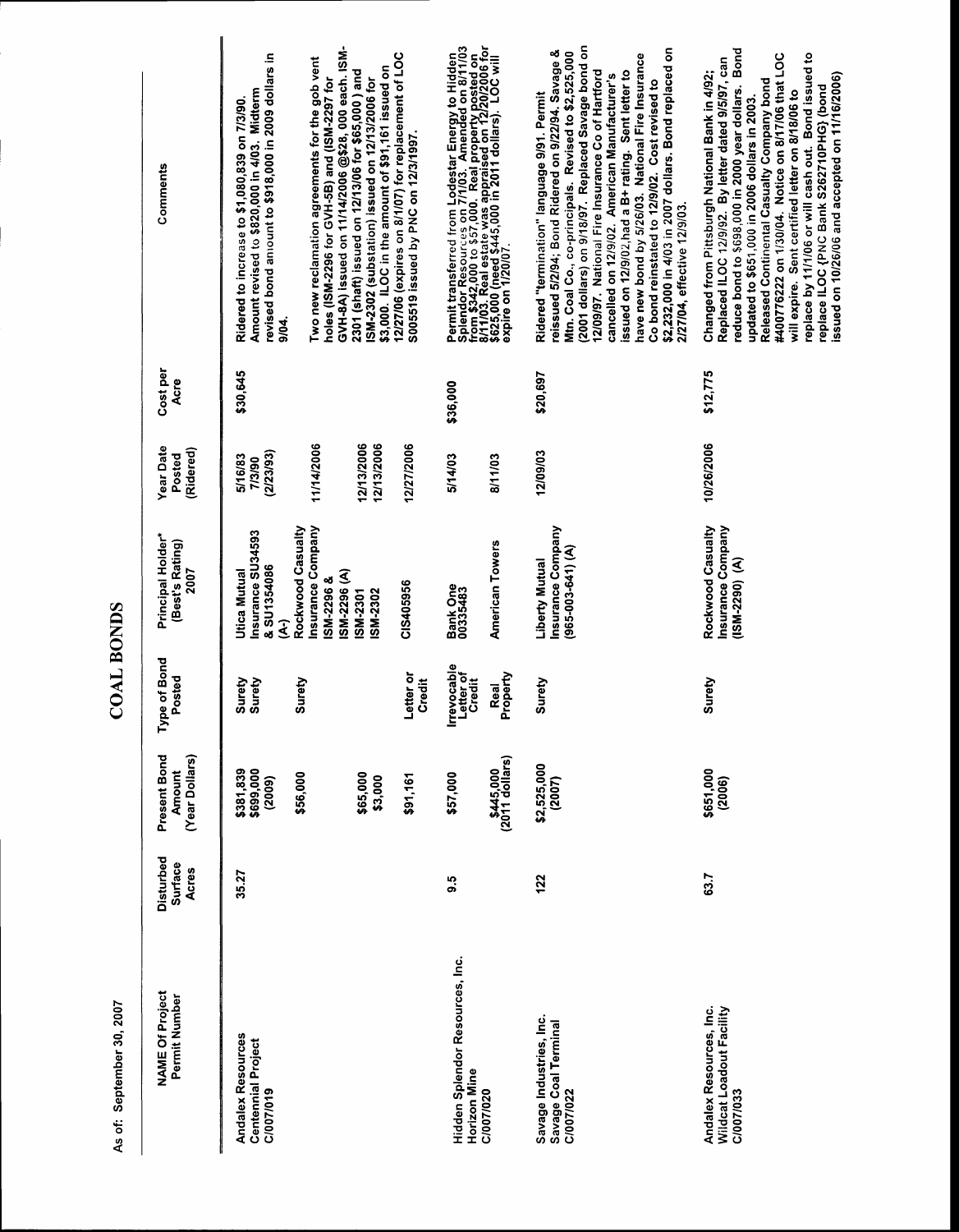| <b>NAME Of Project</b><br>Permit Number                                            | Disturbed<br><b>Surface</b><br>Acres | Present Bond<br>(Year Dollars)<br><b>Amount</b> | Type of Bond<br>Posted | Principal Holder*<br>(Best's Rating)<br><b>2007</b>               | <b>Year Date</b><br>(Ridered)<br>Posted | Cost per<br>Acre | Comments                                                                                                                                                                                                                                                                                                                                                                                                                                                                                                                                                                                                                                                                                                                                                                                                                                                                                                                                                                                                 |
|------------------------------------------------------------------------------------|--------------------------------------|-------------------------------------------------|------------------------|-------------------------------------------------------------------|-----------------------------------------|------------------|----------------------------------------------------------------------------------------------------------------------------------------------------------------------------------------------------------------------------------------------------------------------------------------------------------------------------------------------------------------------------------------------------------------------------------------------------------------------------------------------------------------------------------------------------------------------------------------------------------------------------------------------------------------------------------------------------------------------------------------------------------------------------------------------------------------------------------------------------------------------------------------------------------------------------------------------------------------------------------------------------------|
| Banning Siding Loadout<br>C/007/034<br>Canyon Fuel Co, LLC                         | 21.6                                 | \$350,000<br>(2006)                             | Surety                 | 400SA1916 (A+)<br>Marine Ins. Co.<br>St. Paul Fire &              | 05/18/00                                | \$16,204         | Replaced surety 5/18/00 from Liberty Mutual Ins. Co.<br>\$211,000 to \$350,000 on 12/12/95. Transferred from<br>Transfer to Coastal States 9/15/93. Increased from<br>Soldier Creek Coal Co. to Canyon Fuel Co. LLC on<br>Exhibit A corrected and Liberty Mutual release on<br>12/20/96. Surety replaced 6/1/98, ARCH Western<br>Resources, Inc. Temporary cessation on 3/7/00.<br>5/8/01.                                                                                                                                                                                                                                                                                                                                                                                                                                                                                                                                                                                                               |
| <b>Sunnyside Cogeneration Associates</b><br>Sunnyside Refuse & Slurry<br>C/007/035 | 202                                  | $$1,775,000$<br>(2009)                          | Collateral             | Treasury Securities                                               | 12/13/2005<br>1/16/02                   | \$8,787          | amount increased to \$2,094,000. Per Division Order<br>was increased to \$1,775,000 on December 13, 2005.<br>certificate 3/30/96 - 3/30/97 for bond #35790. Bond<br>sent 11/13/01 to replace Frontier Insurance Co. by<br>agent.) Bond amount = \$1,720,000. This amount<br>determined insolvent on 10/15/01. Demand letter<br>Replaced with Surety on 4/21/94. Continuation<br>Treasury Securities (Wells Fargo is the escrow<br>1/16/02. Replaced on January 10, 2002 with<br>required by 10/22/96 but not posted to date.<br>Permit Issued 2/4/93; ILOC (S-09742-00018)<br>Ridered to \$1,900,000 on 12/04/96. Frontier                                                                                                                                                                                                                                                                                                                                                                               |
| Plateau Mining Corp.<br>Willow Creek Mine<br>C/007/038                             | 132.9                                | \$2,275,114<br>(2004)                           | Surety                 | <b>Travelers Casualty</b><br>& Surety Ins. Co.<br>#104329367<br>£ | (07/20/06)<br>07/01/99                  | \$17,119         | Agreement resigned on 6/5/03. The three bonds with<br>submitted and accepted on 7/1/99, (\$3,983,069 each,<br>released, effective July 30, 2004 - replaced with one<br>\$4,410,114 (bond release of \$\$3,360489) on July 20,<br>\$7,866,000 due to more detailed reclamation costs.<br>2006 for phase I (overland conveyor) and phase III<br>Permit issued 4/23/96. Three replacement bonds<br>Reduced to \$7,770,000 on March 20, 2006 (Gravel<br>12/11/00. Ridered on 1/21/02 from \$11,949,000 to<br>release of \$2,135,000) on September 20, 2006 for<br>phase I (refuse pile and Barn Canyon shaft) and<br>Permanent cessation on 9/6/2002. Reclamation<br>(mine facilities). Reduced to \$2,275,114 (bond<br>phase III (prep plant). \$2,275,114 remaining.<br>\$11,949,205 total ). Temporary cessation on<br>Insurance Company of the State of PA were<br>Canyon Phase I bond release). Reduced to<br>Travelers bond in the amount of \$7,866,000<br>St. Paul Fire and Insurance, Travelers and |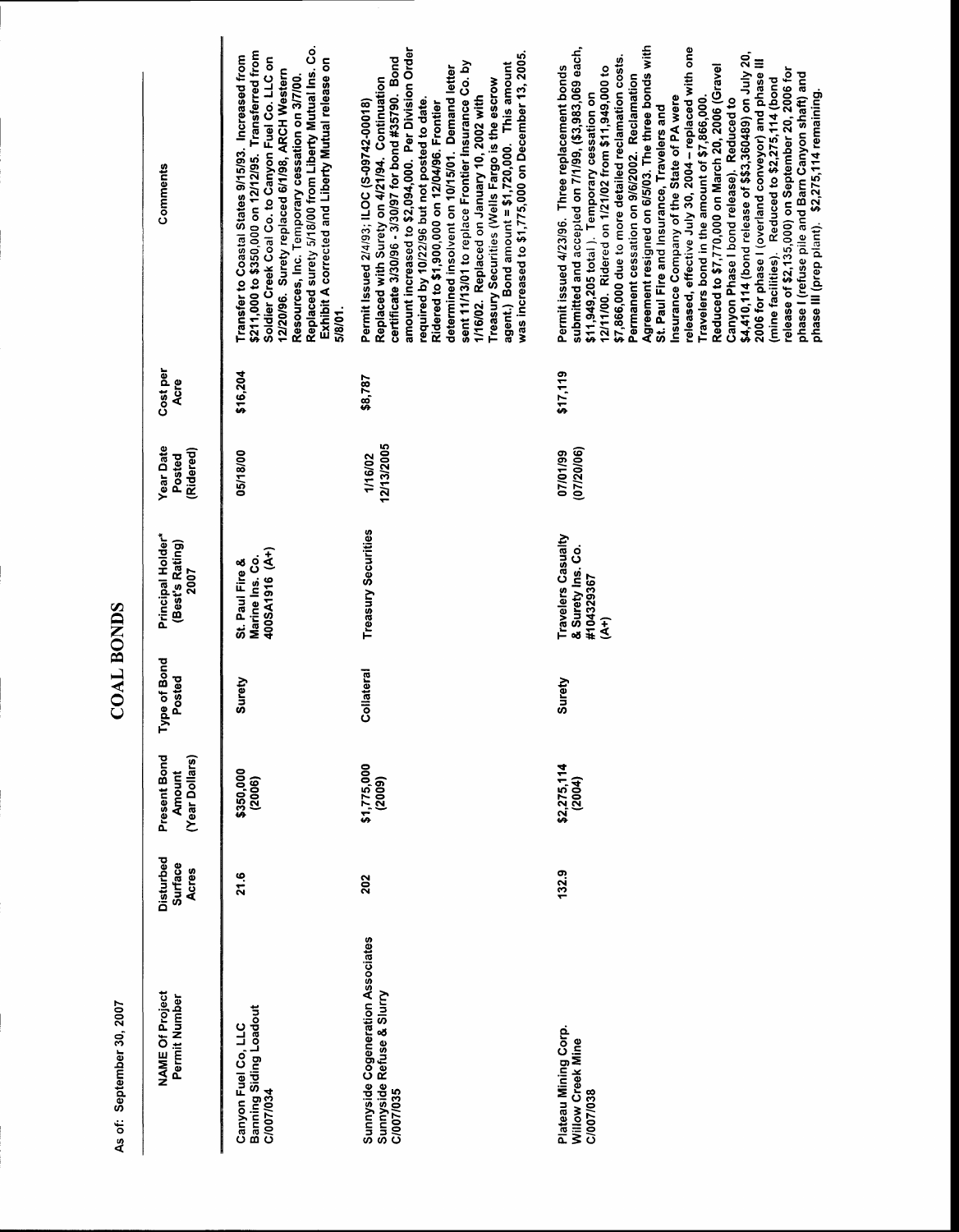| <b>NAME Of Project</b><br>Permit Number                                      | Disturbed<br><b>Surface</b><br>Acres | Present Bond<br>(Year Dollars)<br><b>Amount</b> | Type of Bond<br>Posted | Principal Holder*<br>(Best's Rating)<br>2007                                        | <b>Year Date</b><br>(Ridered)<br>Posted | Cost per<br>Acre | Comments                                                                                                                                                                                                                                                                                                                                                                                                                                                                                                                                                                                                                            |
|------------------------------------------------------------------------------|--------------------------------------|-------------------------------------------------|------------------------|-------------------------------------------------------------------------------------|-----------------------------------------|------------------|-------------------------------------------------------------------------------------------------------------------------------------------------------------------------------------------------------------------------------------------------------------------------------------------------------------------------------------------------------------------------------------------------------------------------------------------------------------------------------------------------------------------------------------------------------------------------------------------------------------------------------------|
| Canyon Fuel Co., LLC<br>Dugout Canyon Mine<br>C/007/039                      | 22.65                                | \$2,400,000<br>(2007)                           | Surety                 | 400SA1917 (A+)<br>Marine Ins. Co.<br>St. Paul Fire &                                | 05/18/00<br>(3/18/04)                   | \$105,033        | Fire & Marine Insurance Company. (Bond #JP1277).<br>to \$1,645,000 by letter dated September 5, 2002 due<br>to detailed earthwork calculations. Bond ridered to<br>released on 5/8/01. Bond reduced from \$3,682,000<br>Original exploration bond posted 12/95 by St. Paul<br>\$30,000. Replaced surety 5/18/00. Liberty Mutual<br>Exploration. Released exploration bond #14-000-<br>068-0008-UT for Dugout exploration on 6/5/00 for<br>Permit issued 3/16/98. Surety replaced 6/1/98,<br>ARCH Western Resources, Inc. Increased to<br>\$3,682,000 on 10/13/98 for Phase II. Annual<br>\$2,400,000 on 3/18/04 with new Exhibit A. |
| West Ridge Resources, Inc.<br>West Ridge Mine<br>C/007/041                   | 29                                   | \$2,117,000<br>(2006)                           | Surety                 | National Union Fire<br>Insurance Co. of<br>Pittsburgh, PA<br>$21 - 60 - 38(A+)$     | 03/19/99                                | \$73,000         | Permit issued 4/1/99. Mining plan approval 6/30/99.                                                                                                                                                                                                                                                                                                                                                                                                                                                                                                                                                                                 |
| Sunnyside Cogeneration<br>Star Point Refuse Mine<br>Association<br>C/007/042 | 88.78                                | \$1,254,000<br>(2008 dollars)                   | Collateral             | Treasury Securities                                                                 | 11/12/03                                |                  | Permit issued 11/14/03. Treasury Securities posted<br>11/12/03                                                                                                                                                                                                                                                                                                                                                                                                                                                                                                                                                                      |
| Consolidation Coal Co.<br>Hidden Valley Mine<br>C/015/007                    | 6.7                                  | \$95,501<br>(2004)                              | Surety                 | Seaboard Surety<br>#331474<br>E                                                     | 10/13/95<br>(18/87)                     | \$14,254         | Consolidation Coal Company. Ridered to \$95,501<br>Original Bond Amount-\$171,515. Phase I Bond<br>Release effective 7/17/88. Permit transferred<br>11/2/95 from Hidden Valley Coal Company to<br>on 1/8/97.                                                                                                                                                                                                                                                                                                                                                                                                                        |
| Trail Mountain Mine<br>PacifiCorp<br>C/015/009                               | 24.78                                | \$1,254,000<br>(2007)                           | Surety                 | Travelers Casualty<br>Company of<br>1039089971<br>and Surety<br><b>America</b><br>£ | 9/01/94                                 | \$50,605         | \$463,711 and 8.8 acres). Transferred from Mountain<br>Federal Mine Approval Tract 1 & 2 Transfer effective<br>increased amount and disturbance on 4/28/92 (from<br>3/15/00.) Bond amount is under review. Temporary<br>cessation on 5/2/01. St. Paul Fire & Marine Ins. Co.<br>disturbance; Replaced 9/01/94. (\$834,228 - year<br>11/23/87; Federal Lease Tract approved 5/15/91;<br>1999 dollars bond estimate, found adequate on<br>Coal Company to PacifiCorp 11/13/92. Ridered<br>Ridered "termination" language 9/91; Ridered<br>#400JV3710 bond still needs to be released.<br>8/3/93 to increase amount due to increased   |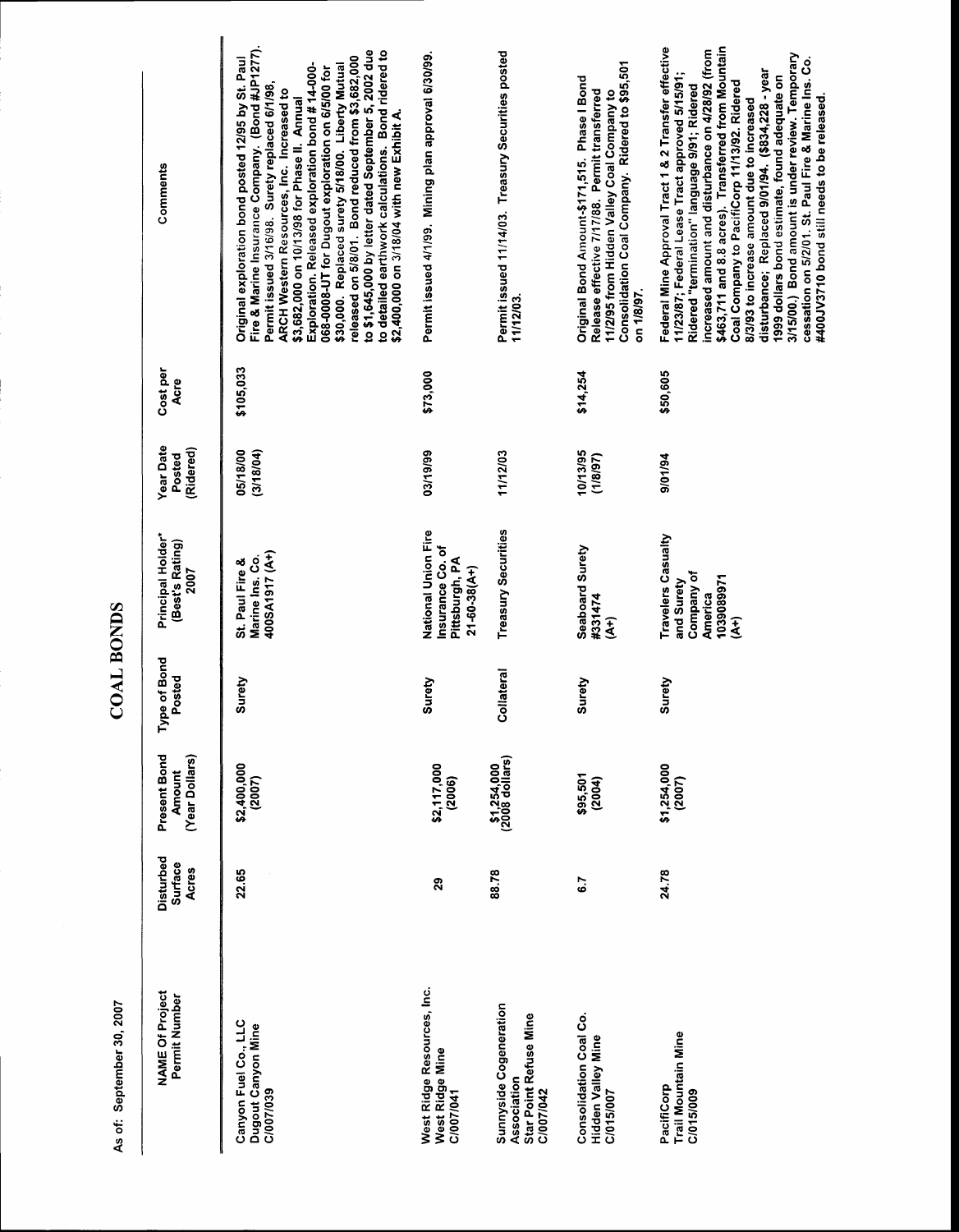▐

| Comments                                        | 12/22/03. Ridered on 12/22/04 (removed prep plant,<br>refuse/slurry pon, more precise reclamation costs)<br>Commenced work on 4 <sup>th</sup> East Portal on 6/4/2002.<br>Bond includes mine and preparation plant area.<br>New bond amount of \$2,212,000 approved on<br>Temporary cessation since 1990 to 2002<br>to \$2,208,000. | New Bond Submitted for PacifiCorp 12/90; Ridered<br>Started reclamation in fall of 1999. St. Paul Fire &<br>$(51,553,638 - year 2000 dollars bond estimate.)$<br>"termination" language 9/91; Replaced 9/1/94<br>Marine Ins. Co.#400JN6139 still needs to be<br>released. Phase I bond release (release of<br>\$667,994) on 2/13/07 | \$3,000,000 rider eff. 12/11/00. St. Paul Fire & Marine<br>increased to 93.29 acres (2/14/93); Replaced 9/1/94.<br>1/15/03. Bond adjusted for Rilda Surface Facilities<br>PacifiCorp 12/90; Ridered "termination" language<br>Waste Rock Storage Added 9/88; Original Bond<br>Bond adjusted to \$2,458,000 in 2004 dollars on<br>Amount - \$1,224,000; New Bond Submitted for<br>ins. Co. #400JN6140 still needs to be released<br>amendment changes 9/92; Disturbed Acreage<br>Ridered for escalation 8/26/96. Increased to<br>9/91; Increased from \$1,724,000 to include<br>on 7/26/05 to \$4,113,000 | Original Bond Amount-\$1,294,522 Ridered 6/7/90 for<br>Waste Rock Site - \$1,586,008 (New Bond Submitted<br>(Year 2005 dollars) per letter dated September 19,<br>October 22, 2001. St. Paul Fire & Marine Ins. Co.<br>9/1/94. Approved amount revised to \$3,082,587<br>Ridered "termination" language 9/91; Replaced<br>11/20/90 for PacifiCorp with revised amount);<br>2001, due by December 19, 2001). Received<br>#400JN6138 still needs to be released. |
|-------------------------------------------------|-------------------------------------------------------------------------------------------------------------------------------------------------------------------------------------------------------------------------------------------------------------------------------------------------------------------------------------|-------------------------------------------------------------------------------------------------------------------------------------------------------------------------------------------------------------------------------------------------------------------------------------------------------------------------------------|----------------------------------------------------------------------------------------------------------------------------------------------------------------------------------------------------------------------------------------------------------------------------------------------------------------------------------------------------------------------------------------------------------------------------------------------------------------------------------------------------------------------------------------------------------------------------------------------------------|----------------------------------------------------------------------------------------------------------------------------------------------------------------------------------------------------------------------------------------------------------------------------------------------------------------------------------------------------------------------------------------------------------------------------------------------------------------|
| Cost per<br>Acre                                | \$13,986                                                                                                                                                                                                                                                                                                                            | \$80,319                                                                                                                                                                                                                                                                                                                            | \$42,993                                                                                                                                                                                                                                                                                                                                                                                                                                                                                                                                                                                                 | \$30,299                                                                                                                                                                                                                                                                                                                                                                                                                                                       |
| <b>Year Date</b><br>(Ridered)<br>Posted         | 12/11/85<br>(5/3/91)                                                                                                                                                                                                                                                                                                                | 9/1/94                                                                                                                                                                                                                                                                                                                              | 9/1/94                                                                                                                                                                                                                                                                                                                                                                                                                                                                                                                                                                                                   | (10/22/01)<br>9/1/94                                                                                                                                                                                                                                                                                                                                                                                                                                           |
| Principal Holder*<br>(Best's Rating)<br>2007    | Seaboard Surety<br>#188617<br>E                                                                                                                                                                                                                                                                                                     | <b>Travelers Casualty</b><br>Company of<br>and Surety<br>10377512<br>America<br>$\tilde{A}$                                                                                                                                                                                                                                         | Travelers Casualty<br>Company of<br>and Surety<br>103908970<br>America<br>€                                                                                                                                                                                                                                                                                                                                                                                                                                                                                                                              | Travelers Casualty<br>Company of<br>1037771497<br>and Surety<br><b>America</b><br>€                                                                                                                                                                                                                                                                                                                                                                            |
| Type of Bond<br>Posted                          | Surety                                                                                                                                                                                                                                                                                                                              | Surety                                                                                                                                                                                                                                                                                                                              | Surety                                                                                                                                                                                                                                                                                                                                                                                                                                                                                                                                                                                                   | Surety                                                                                                                                                                                                                                                                                                                                                                                                                                                         |
| Present Bond<br>(Year Dollars)<br><b>Amount</b> | \$2,208,000<br>(2009)                                                                                                                                                                                                                                                                                                               | \$1,837,712<br>(2008)                                                                                                                                                                                                                                                                                                               | \$4,113,000<br>(2008)                                                                                                                                                                                                                                                                                                                                                                                                                                                                                                                                                                                    | \$3,082,587<br>(2005)                                                                                                                                                                                                                                                                                                                                                                                                                                          |
| Disturbed<br><b>Surface</b><br>Acres            | 289.6                                                                                                                                                                                                                                                                                                                               | 23.88                                                                                                                                                                                                                                                                                                                               | 95.8                                                                                                                                                                                                                                                                                                                                                                                                                                                                                                                                                                                                     | 101.74                                                                                                                                                                                                                                                                                                                                                                                                                                                         |
| <b>NAME Of Project</b><br>Permit Number         | Consolidation Coal Co.<br>Emery Deep Mine<br>C/015/015                                                                                                                                                                                                                                                                              | Des-Bee-Dove Mine<br>PacifiCorp<br>C/015/017                                                                                                                                                                                                                                                                                        | Deer Creek Mine<br>PacifiCorp<br>C/015/018                                                                                                                                                                                                                                                                                                                                                                                                                                                                                                                                                               | Cottonwood/Wilberg Mine<br>PacifiCorp<br>C/015/019                                                                                                                                                                                                                                                                                                                                                                                                             |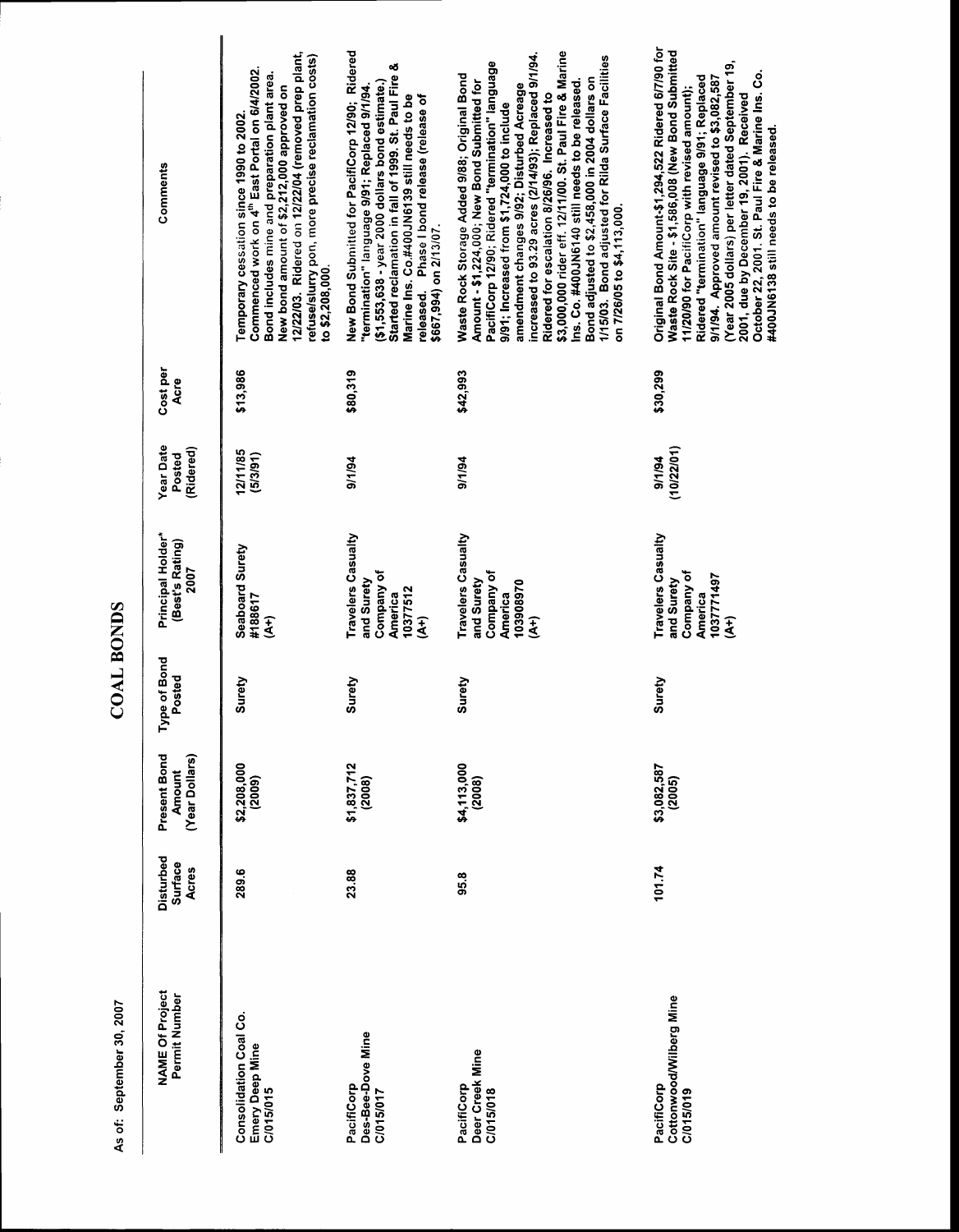| Comments                                        | increased to \$507,000 on 2/17/95. Rider increased to<br>\$525,000 on 7/31/95. Bond increased to \$899,000 on<br>Automatically Renewable; Increased to \$340,282 on<br>3/1/99. Posted a surety on 7/2/01 for \$1,825,000 for<br>Wild Horse Ridge Addition. Released ILOC with<br>1/11/94; Increased to \$487,911 on 9/1/94; Rider | "Co-Op Mining" to bond on 5/30/03. Added loadout<br>expansion in 8/07, increased by \$362,000. Total<br>Bank One #1055 (\$899,000 on 7/11/01). Ridered<br>bond is \$2,187,000 as of 8/07. | Transferred to Genwal Resources Inc., on 3/22/95.<br>Replaced ILOC 7/30/90 with Surety. Rider 9/21/93.<br>SAFECO bond #4689174 replaced eff. 3/14/95.<br>Ridered for culvert extension 06/27/97 | Resources, Inc. Surety replaced 5/18/00. Exhibit A<br>SUFCO to Canyon Fuel Company, LLC on 12/20/96.<br>Ridered 7/23/92; Reclamation Agreement updated<br>Bond amount found adequate on 6/12/97. Surety<br>corrected and Liberty Mutual released on 5/8/01.<br>Cost revised to \$2,616,000 (2009 dollars) in 6/05.<br>2/25/93. Ridered eff. 7/27/95. Transferred from<br>replaced 6/1/98, new parent, ARCH Western |
|-------------------------------------------------|-----------------------------------------------------------------------------------------------------------------------------------------------------------------------------------------------------------------------------------------------------------------------------------------------------------------------------------|-------------------------------------------------------------------------------------------------------------------------------------------------------------------------------------------|-------------------------------------------------------------------------------------------------------------------------------------------------------------------------------------------------|--------------------------------------------------------------------------------------------------------------------------------------------------------------------------------------------------------------------------------------------------------------------------------------------------------------------------------------------------------------------------------------------------------------------|
| Cost per<br>Acre                                | \$50,137                                                                                                                                                                                                                                                                                                                          |                                                                                                                                                                                           | \$154,579                                                                                                                                                                                       | \$96,437                                                                                                                                                                                                                                                                                                                                                                                                           |
| <b>Year Date</b><br>(Ridered)<br>Posted         | 07/02/01                                                                                                                                                                                                                                                                                                                          |                                                                                                                                                                                           | 03/14/95<br>(6/14/97)                                                                                                                                                                           | 05/18/00                                                                                                                                                                                                                                                                                                                                                                                                           |
| Principal Holder*<br>(Best's Rating)<br>2007    | Lyndon Property<br>Insurance Co.<br>#L06-01-C-<br>015-025<br>ડે                                                                                                                                                                                                                                                                   | Bank of Utah, ILOC<br>#562 (Issued<br>8/10/07)                                                                                                                                            | American Home<br>Assurance Co.<br>14-96-15<br>£                                                                                                                                                 | Marine Ins. Co. (A+)<br>St. Paul Fire &<br>400SA1915                                                                                                                                                                                                                                                                                                                                                               |
| Type of Bond<br>Posted                          | Surety                                                                                                                                                                                                                                                                                                                            | Letter of<br><b>Credit</b>                                                                                                                                                                | Surety                                                                                                                                                                                          | Surety                                                                                                                                                                                                                                                                                                                                                                                                             |
| Present Bond<br>(Year Dollars)<br><b>Amount</b> | \$2,187,000<br>(2008)                                                                                                                                                                                                                                                                                                             | \$362,000                                                                                                                                                                                 | \$1,654,000<br>(2007)                                                                                                                                                                           | \$4,439,000<br>(2009)                                                                                                                                                                                                                                                                                                                                                                                              |
| Disturbed<br>Surface<br>Acres                   | 40.46                                                                                                                                                                                                                                                                                                                             |                                                                                                                                                                                           | 10.7                                                                                                                                                                                            | 46.03                                                                                                                                                                                                                                                                                                                                                                                                              |
| <b>NAME Of Project</b><br>Permit Number         | Bear Canyon Mine<br>C/015/025<br>Co-Op Mining Co.                                                                                                                                                                                                                                                                                 |                                                                                                                                                                                           | Genwal Resources Inc.<br><b>Crandall Canyon Mine</b><br>C/015/032                                                                                                                               | Canyon Fuel Company, LLC<br>SUFCO Mine<br>C/041/002                                                                                                                                                                                                                                                                                                                                                                |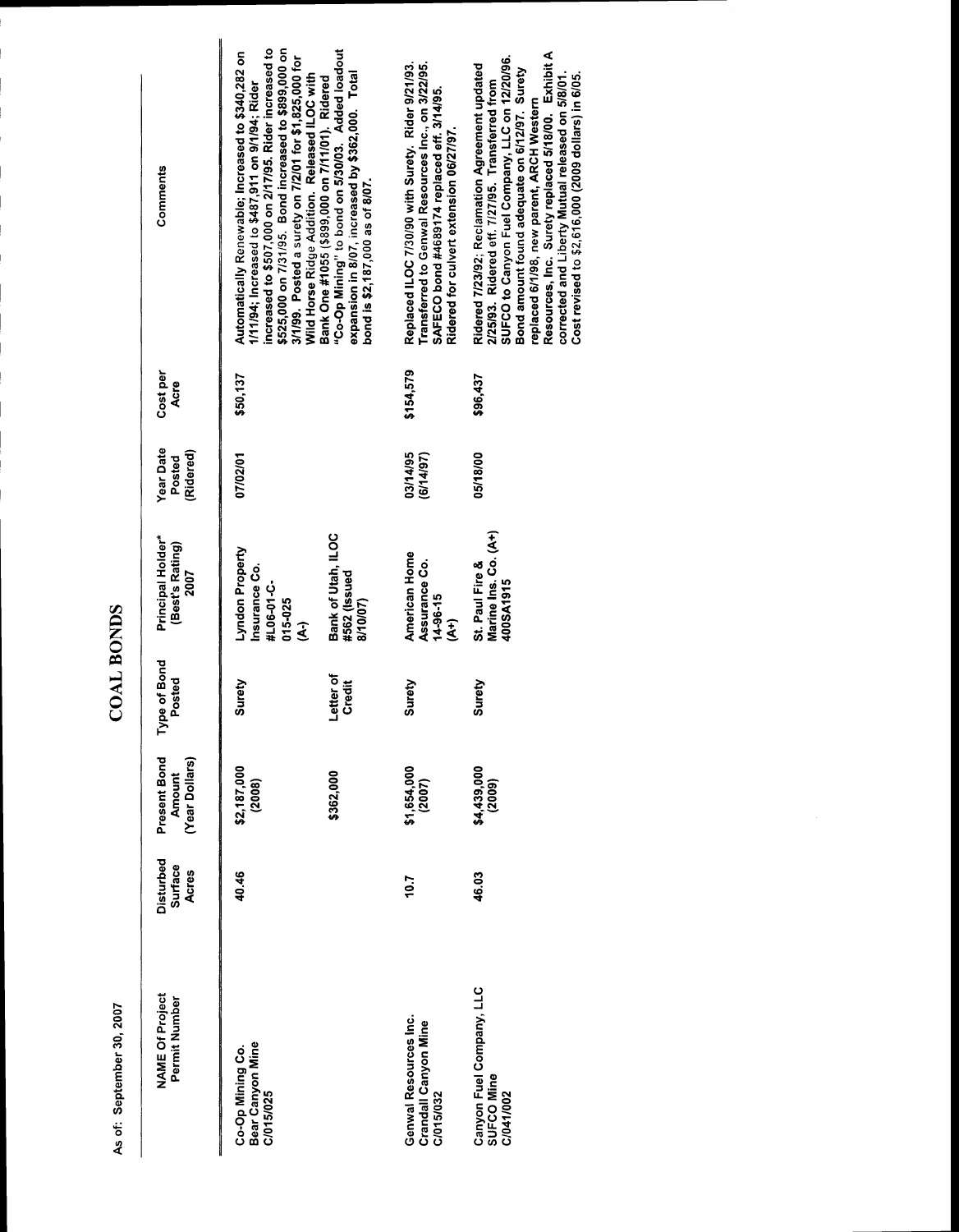J

# **BOND RELEASES**

| Comments                                        | engineering awarded to Montgomery Watson in<br>7/97.  All \$1,850,184 received by 7/1/97.  Bids<br>awarded 5/19/98, contract signed 6/26/98.<br>Chapter 7 on 6/23/95. Undisturbed land sold to<br>Agreement 8/28/89 Filed Chapter 11 on 3/25/94;<br>Deed of Trust for Undisturbed Land and Water<br>Work started 7/6/98. Completed 7/1/99 (287.4<br>Penta Creeks on 3/12/96. OSM/DOGM agreed<br>Active Status; Transferred from Kaiser Coal<br>c.p.<br>\$75,000 at Zions First National Bank. First<br>on \$1,850,184 cash collateral on 11/18/96.<br>Escrow Agreement Finalized 6/90 3/13/89<br>Bond forfeiture on 11/22/96. Reclamation<br>DOGM Filed Bankruptcy Claim 9/1/94; to<br>Co. to SCC (previously SRS) 5/26/89.<br>issued for<br>Rights;<br>ក្ខ | per LPB. Reclamation completed 10/4/00 (4.65<br>Cashier's Check to Division; To AML on 2/9/94<br>from \$48,400 4/30/91; Bond forfeited 5/24/91-<br>replaced 2/91, (#S43865); Amount reduced<br>Board ordered Phase I Bond Release on<br>2/28/91. LOC with First Interstate Bank<br>බූ | Not active coal mine, exploration only. Permit<br>revoked 8/4/89. Bond Forfeiture on 6/13/89.<br>AML Reclamation complete 11/20/97. Real<br>estate sold on 2/12/99 for \$95,000. | Field evaluation by Title V- draft of evaluation<br>Forfeited on1/26/89. Collateral Bond sold.<br>and cost accounting of bond forfeiture to<br>Lowell Braxton on 10/20/95. Complete<br>reclamation on 4/17/97 (7 ac). | acceptable on Federal Bonds; all sureties were checked on March 31, 2006 for verification on the Department of Treasury Listing and the A. M. Best's Key Rating Guide most recent rating.<br>*All of the bonding companies, (except Frontier Insurance Co.) are listed in the Federal Register, July 1, 2004, the Department of Treasury, Circular 570 listing of Surety Companies<br>Permit bond forfeited.<br>Coal Exploration.<br>Reclaimed 11/92. |
|-------------------------------------------------|-------------------------------------------------------------------------------------------------------------------------------------------------------------------------------------------------------------------------------------------------------------------------------------------------------------------------------------------------------------------------------------------------------------------------------------------------------------------------------------------------------------------------------------------------------------------------------------------------------------------------------------------------------------------------------------------------------------------------------------------------------------|---------------------------------------------------------------------------------------------------------------------------------------------------------------------------------------------------------------------------------------------------------------------------------------|----------------------------------------------------------------------------------------------------------------------------------------------------------------------------------|-----------------------------------------------------------------------------------------------------------------------------------------------------------------------------------------------------------------------|-------------------------------------------------------------------------------------------------------------------------------------------------------------------------------------------------------------------------------------------------------------------------------------------------------------------------------------------------------------------------------------------------------------------------------------------------------|
| Cost per<br>Acre                                |                                                                                                                                                                                                                                                                                                                                                                                                                                                                                                                                                                                                                                                                                                                                                             |                                                                                                                                                                                                                                                                                       |                                                                                                                                                                                  |                                                                                                                                                                                                                       |                                                                                                                                                                                                                                                                                                                                                                                                                                                       |
| <b>Year Date</b><br>(Ridered)<br>Posted         |                                                                                                                                                                                                                                                                                                                                                                                                                                                                                                                                                                                                                                                                                                                                                             |                                                                                                                                                                                                                                                                                       |                                                                                                                                                                                  |                                                                                                                                                                                                                       |                                                                                                                                                                                                                                                                                                                                                                                                                                                       |
| Principal Holder*<br>(Best's Rating)            |                                                                                                                                                                                                                                                                                                                                                                                                                                                                                                                                                                                                                                                                                                                                                             |                                                                                                                                                                                                                                                                                       |                                                                                                                                                                                  |                                                                                                                                                                                                                       |                                                                                                                                                                                                                                                                                                                                                                                                                                                       |
| Type of Bond<br>Posted                          |                                                                                                                                                                                                                                                                                                                                                                                                                                                                                                                                                                                                                                                                                                                                                             |                                                                                                                                                                                                                                                                                       |                                                                                                                                                                                  |                                                                                                                                                                                                                       |                                                                                                                                                                                                                                                                                                                                                                                                                                                       |
| Present Bond<br>(Year Dollars)<br><b>Amount</b> | (Funds spent<br>and reclaimed<br>as of 7/1/99)<br>\$1,850,184<br>(Forfeited)                                                                                                                                                                                                                                                                                                                                                                                                                                                                                                                                                                                                                                                                                | and reclaimed<br>as of 10/14/00)<br>(Funds spent<br>(Forfeited)<br>\$48,400                                                                                                                                                                                                           | (Funds spent<br>and reclaimed<br>as of 11/20/97)<br>(Forfeited)<br>\$95,000                                                                                                      | (Funds spent<br>and reclaimed<br>as of 4/17/97)<br>(Forfeited)<br>\$101,512                                                                                                                                           | and reclaimed<br>(Funds spent<br>as of 11/92)<br>(Forfeited)<br>\$50,000                                                                                                                                                                                                                                                                                                                                                                              |
| Disturbed<br>Surface<br>Acres                   |                                                                                                                                                                                                                                                                                                                                                                                                                                                                                                                                                                                                                                                                                                                                                             |                                                                                                                                                                                                                                                                                       |                                                                                                                                                                                  |                                                                                                                                                                                                                       |                                                                                                                                                                                                                                                                                                                                                                                                                                                       |
| <b>NAME Of Project</b><br>Permit Number         | Sunnyside Coal Company<br>Sunnyside Mine<br>FOR/007/007                                                                                                                                                                                                                                                                                                                                                                                                                                                                                                                                                                                                                                                                                                     | North American Equities<br>Blazon #1 Mine<br>FOR/007/021                                                                                                                                                                                                                              | (aka: Blackhawk Mine)<br>FOR/043/001<br>Summit Minerals<br>Summit #1 Mine                                                                                                        | Summit Coal Company<br>FOR/043/008<br>Boyer Mine                                                                                                                                                                      | New Tech Mining Corp<br>Black Jack #1 Mine<br>FOR/019/004                                                                                                                                                                                                                                                                                                                                                                                             |

\*Frontier Insurance Co. was delisted, effective June 1, 2000 from Circular 570.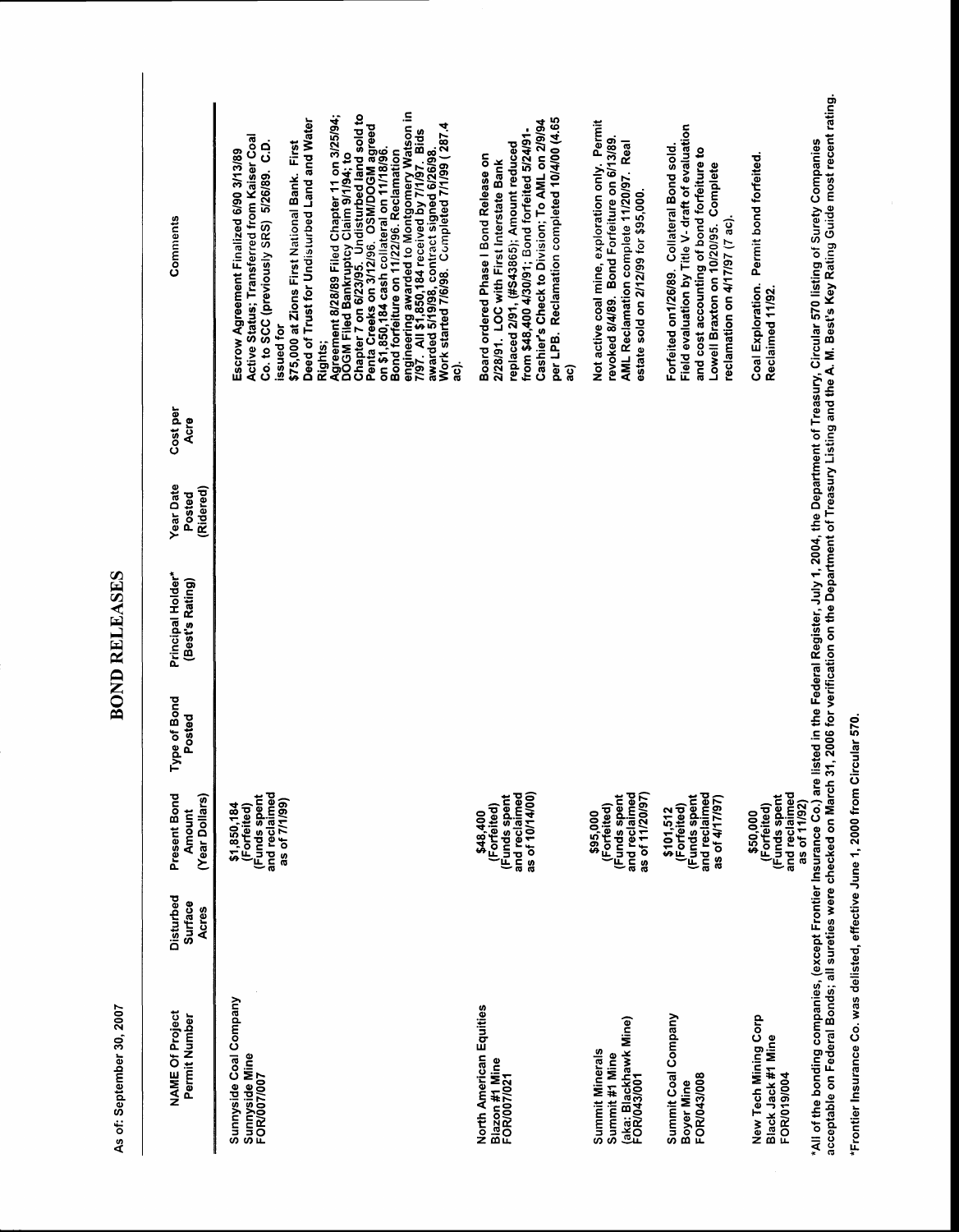# **BOND RELEASES**

| Comments                                 | Phase I-Bond Release Effective 6/26/87 Ridered<br>7/13/87. Phase II Bond Release (rider eff as of<br>Original Bond Amount \$346,000. 1986 dollars;<br>2/13/95) \$85,429. Phase III bond release<br>approved 5/22/98. (Release of \$52,971.) | Permit terminated 5/17/96. Aetna merged with<br>Exploration project ridered more disturbance.<br>Travelers on 07/01/97. Released on 12/3/98<br>$(55,000, 3.1 \text{ acres})$ | Original Bond Amount-\$262,577. Phase I Bond<br>Conditional phase II and phase III bond release<br>Release (effective 5/20/86) Ridered-4/28/86.<br>on 2/29/00. Final bond release on 3/24/00.<br>$(126,078)$ Seaboard surety # 104570.) | 9/91. Phase II Bond release effective when sed<br>Original Bond Amount-\$360,102; (Phase I-60%<br>(12/31/86). Ridered Atermination@ language<br>pond removed 3/20/95. Removed. Ridered<br>removal of perimeter markers. Approved<br>1/31/96. Phase III Bond Release pending<br>bond release effective-11/10/86 ridered-<br>5/22/98. (Released \$46,734.) | approval on 12/22/00, released \$30,000 (10 ac).<br>4/24/96. Phase III bond release, conditional<br>Phase II release approved 1/31/96; ridered<br>Release - approved 7/18/94 for \$120,000.<br>Automatically Renewable; Phase I Bond | 9/16/90. Phase I Bond Release on 11/08/94 of<br>Federal Insurance Company Surety replaced<br>Final Bond Release on 4/21/98. (Released<br>\$480,000. Replaced with ILOC on 1/30/96.<br>\$320,000.) |
|------------------------------------------|---------------------------------------------------------------------------------------------------------------------------------------------------------------------------------------------------------------------------------------------|------------------------------------------------------------------------------------------------------------------------------------------------------------------------------|-----------------------------------------------------------------------------------------------------------------------------------------------------------------------------------------------------------------------------------------|----------------------------------------------------------------------------------------------------------------------------------------------------------------------------------------------------------------------------------------------------------------------------------------------------------------------------------------------------------|--------------------------------------------------------------------------------------------------------------------------------------------------------------------------------------------------------------------------------------|---------------------------------------------------------------------------------------------------------------------------------------------------------------------------------------------------|
| Cost per<br>Acre                         |                                                                                                                                                                                                                                             |                                                                                                                                                                              |                                                                                                                                                                                                                                         |                                                                                                                                                                                                                                                                                                                                                          |                                                                                                                                                                                                                                      |                                                                                                                                                                                                   |
| <b>Year Date</b><br>(Ridered)<br>Posted  |                                                                                                                                                                                                                                             |                                                                                                                                                                              |                                                                                                                                                                                                                                         |                                                                                                                                                                                                                                                                                                                                                          |                                                                                                                                                                                                                                      |                                                                                                                                                                                                   |
| Principal Holder*<br>(Best's Rating)     |                                                                                                                                                                                                                                             |                                                                                                                                                                              |                                                                                                                                                                                                                                         |                                                                                                                                                                                                                                                                                                                                                          |                                                                                                                                                                                                                                      |                                                                                                                                                                                                   |
| Type of Bond<br>Posted                   |                                                                                                                                                                                                                                             |                                                                                                                                                                              |                                                                                                                                                                                                                                         |                                                                                                                                                                                                                                                                                                                                                          |                                                                                                                                                                                                                                      |                                                                                                                                                                                                   |
| Present Bond<br>(Year Dollars)<br>Amount |                                                                                                                                                                                                                                             |                                                                                                                                                                              |                                                                                                                                                                                                                                         |                                                                                                                                                                                                                                                                                                                                                          |                                                                                                                                                                                                                                      |                                                                                                                                                                                                   |
| Disturbed<br>Surface<br>Acres            |                                                                                                                                                                                                                                             |                                                                                                                                                                              |                                                                                                                                                                                                                                         |                                                                                                                                                                                                                                                                                                                                                          |                                                                                                                                                                                                                                      |                                                                                                                                                                                                   |
| <b>NAME Of Project</b><br>Permit Number  | Gordon Creek #3 & #6<br>Mountain Coal Co.<br>REL/007/017                                                                                                                                                                                    | Cyprus Plateau Mining Corp.<br><b>Blackhawk Exploration Site</b><br>REL/007/038                                                                                              | <b>Western States Minerals</b><br>J.B. King Mine<br>REL/015/002                                                                                                                                                                         | Huntington #4 Mine<br>Mountain Coal Co.<br>REL/015/004                                                                                                                                                                                                                                                                                                   | Trail Canyon Mine<br>Co-Op Mining Co.<br>REL/015/021                                                                                                                                                                                 | <b>BHP Petroleum (Americas)</b><br>REL/041/005<br>Knight Mine                                                                                                                                     |

 $\bullet$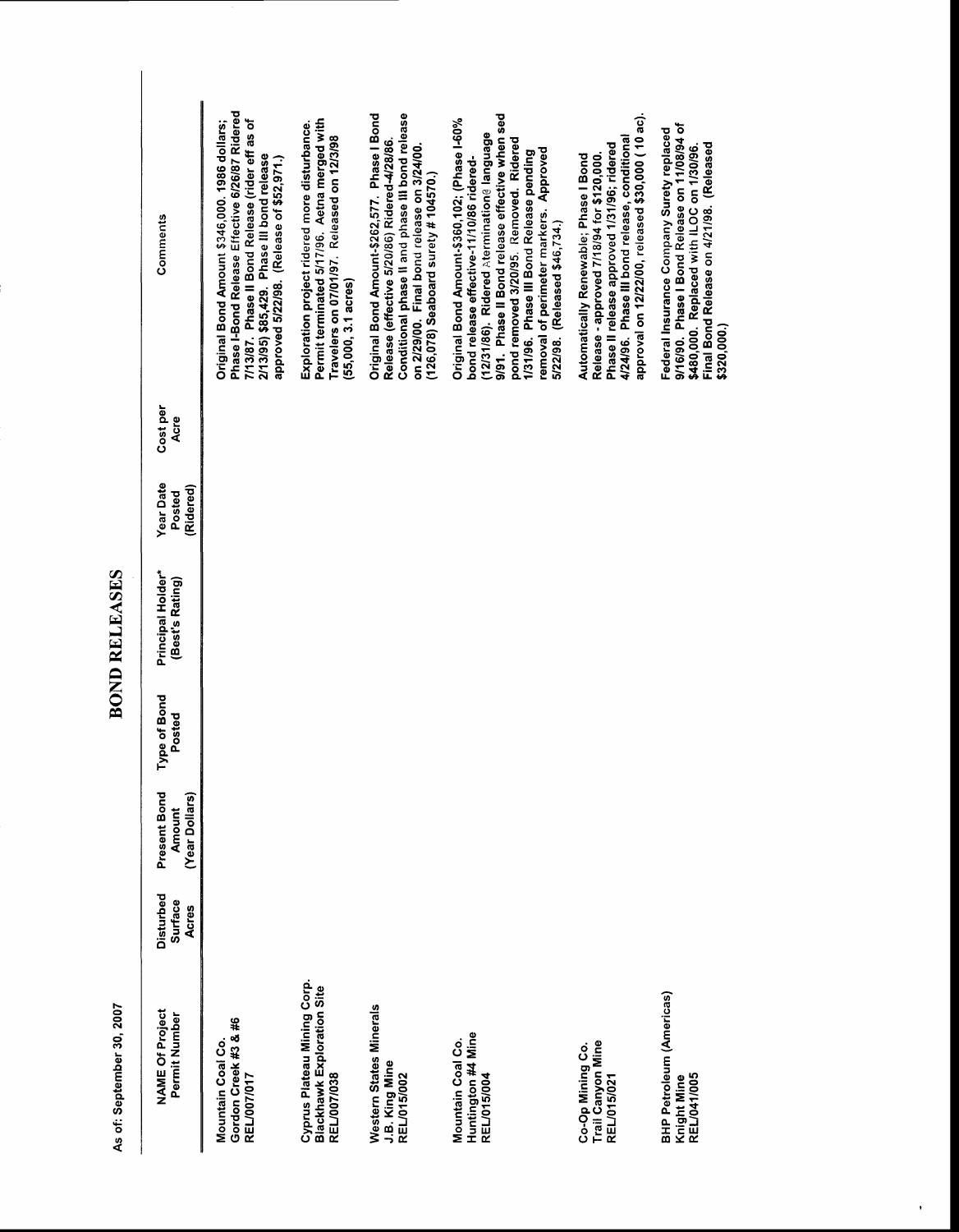## **OTHER BONDS**

| Comments                                   | permit renewal, due 8/24/99. Permit transferred<br>from White Oak Mining and Construction on<br>Disturbance in mine site, office & loadout.).<br>7/14/99. Will replace Frontier Insurance Co.<br>1,398,000 (1999 dollars). Replaced 7/27/98.<br>Request for more time on 1/22/01. Bond re-<br>evaluated from \$4,292,000 to \$3,832,000 on<br>IWC letter of 6/19/95 will reduce bond to \$<br>Bond amount increased to \$4,292,000 for<br>Transferred from Valley Camp 5/27/94. |
|--------------------------------------------|---------------------------------------------------------------------------------------------------------------------------------------------------------------------------------------------------------------------------------------------------------------------------------------------------------------------------------------------------------------------------------------------------------------------------------------------------------------------------------|
| Cost per<br>Acre                           | \$27,333<br>(\$30,613}                                                                                                                                                                                                                                                                                                                                                                                                                                                          |
| Year Date<br>Posted<br>(Ridered)           | 07/09/99                                                                                                                                                                                                                                                                                                                                                                                                                                                                        |
| Principal Holder*<br>(Best's Rating)       | Frontier Insurance<br>Company<br>#143715                                                                                                                                                                                                                                                                                                                                                                                                                                        |
| Type of Bond<br>Posted                     | Surety                                                                                                                                                                                                                                                                                                                                                                                                                                                                          |
| Present Bond<br>စ<br>Amount<br>Year Dollar | ā<br>Bond amoun<br>\$3,832,000<br>(2007)<br>\$4,292,000<br>bond.}                                                                                                                                                                                                                                                                                                                                                                                                               |
| Disturbed<br>Surface<br>Acres              | <b>140.2</b>                                                                                                                                                                                                                                                                                                                                                                                                                                                                    |
| <b>NAME of Project</b><br>Permit Number    | White Oak Mine No. 1 & No. 2<br>Chapter 7 Bankruptcy<br>Lodestar Energy, Inc.<br>Trustee - Bill Bishop<br>1007/001                                                                                                                                                                                                                                                                                                                                                              |
|                                            |                                                                                                                                                                                                                                                                                                                                                                                                                                                                                 |

Judge ruled and barred Division from issuing a

CO until 1/24/02. Agreement signed with

pulled out for the winter on December 17, 2003.

-\$999,000 from Frontier to escrow on

various parties (including Renco and Wexford

and Congress and the Debtors Trustee) for

Bishop, filed the master settlement between

On August 18, 2004, Lodestar trustee, Bill,

Chapter 7 on 7/15/03. Worked with Bankruptcy Trustee and Frontier Insurance to stabilize site 10/3/2003. Work started on 10/13/2003, Ledcor

Determination to forfeit on 5/1/2003. Filed

Lodestar filed Chapter 11 on 3/30/01.

estimated at \$3,814,566 in 4/03 in 2007 dollars.

2/25/02. CO issued 3/12/03 for no bond. Cost

Bankruptcy Court, Lodestar and Division on

letter sent on 11/7/01, must replace by 1/7/02 or

reclaim. Hearing held in Kentucky on 1/3/02.

10/15/01, not on Utah Insurance list.. Demand

Frontier declared "in rehabilitation" on

10/5/01. Sent request to replace surety due to<br>new rules on 10/5/01, must replace by 2/9/02.

on October 4, 2004 and left site on November 4,

White Oak Mine). Reclamation work started

reclamation at the Whiskey Creek Mine (aka

contractors were awarded the contract for

the Division on September 8, 2004. VCM

2004. VCM returned to work on June 13, 2005

2005. The loadout reclamation was completed

reclamation work at this site. Weed control

being done - 2006, 2007 and 2008.

on November 4, 2005. AMR administered

and completed reclamation on November 1,

Frontier contractor, Ledcor, was terminated by

this Settlement Agreement. The contract with

Utah received \$1.217 million dollars as part of

reclamation in a "General Settlement Fund"

outside of the Lodestar bankruptcy estate.